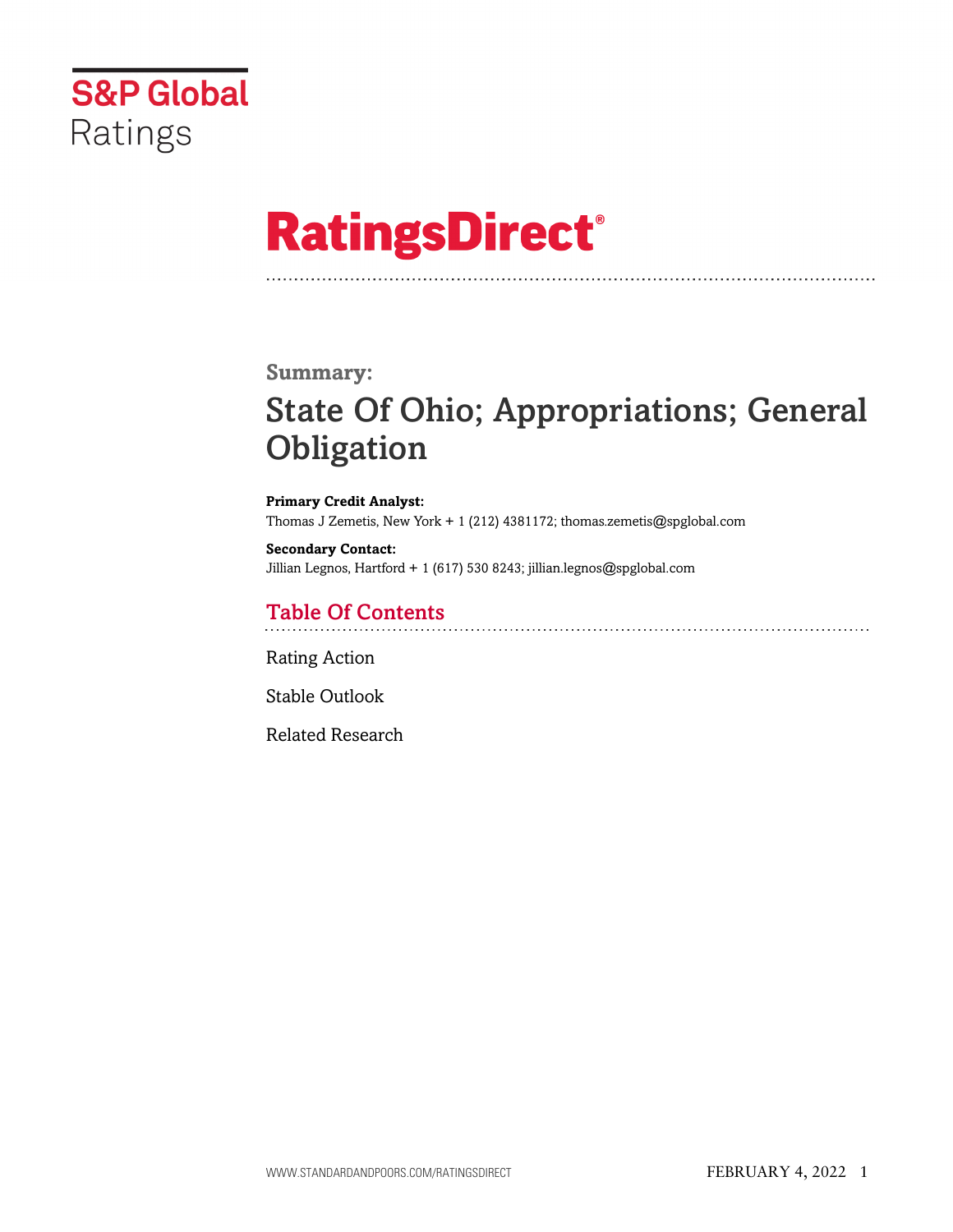## **Summary:**

# State Of Ohio; Appropriations; General Obligation

| Credit Profile                                                                                    |                   |            |  |
|---------------------------------------------------------------------------------------------------|-------------------|------------|--|
| US\$212.52 mil Common Schs GO rfdg bnds (Taxable) ser 2022A dtd 03/10/2022 due 03/15/2038         |                   |            |  |
| Long Term Rating                                                                                  | AA+/Stable        | New        |  |
| US\$181.905 mil Infrastructure imp GO rfdg bnds (Taxable) ser 2022A dtd 03/10/2022 due 03/01/2037 |                   |            |  |
| Long Term Rating                                                                                  | AA+/Stable        | <b>New</b> |  |
| US\$32.33 mil Conversation projs GO bnds (Taxable) ser 2022A dtd 03/10/2022 due 09/01/2030        |                   |            |  |
| Long Term Rating                                                                                  | AA+/Stable        | New        |  |
| Ohio GO                                                                                           |                   |            |  |
| Long Term Rating                                                                                  | AA+/Stable        | Affirmed   |  |
| Ohio GO VRDBs                                                                                     |                   |            |  |
| Long Term Rating                                                                                  | $AA+/A-1+/Stable$ | Affirmed   |  |
| <b>Ohio State Treasurer, Ohio</b>                                                                 |                   |            |  |
| State of Ohio, Ohio                                                                               |                   |            |  |
| Ohio St Treasurer (Ohio) APPROP                                                                   |                   |            |  |
| Long Term Rating                                                                                  | AA/Stable         | Affirmed   |  |

# <span id="page-1-0"></span>Rating Action

S&P Global Ratings assigned its 'AA+' long-term rating to the following series 2022A general obligation (GO) and GO refunding bonds (totaling \$426.7 million), issued by the Ohio Public Facilities Commission for the State of Ohio, consisting of:

- \$212.5 million common schools GO refunding bonds, series 2022A (federally taxable);
- \$181.9 million infrastructure improvement GO refunding bonds, series 2022A (federally taxable); and
- \$32.3 million conservation projects GO refunding bonds, series 2022A (federally taxable).

At the same time, S&P Global Ratings affirmed its 'AA+' long-term rating on Ohio's GO bonds outstanding, its 'AA' rating on the state's appropriation-backed debt (including various capital facilities lease-appropriation bonds and certificates of participation) debt outstanding, and its 'AA-' rating on the state's tax credit bonds, issued by the Columbus-Franklin County Finance Authority. The outlook on all long-term ratings is stable.

In addition, we affirmed our 'AA+/A-1+' dual rating on the GO debt outstanding, and our 'AA/A-1+' dual rating on existing lease-appropriation debt, reflecting the short-term self-liquidity component on the state's variable-rate demand obligations (VRDOs) outstanding.

Ohio's full faith and credit, revenue, and taxing power (excluding certain committed state receipts, such as state highway user receipts and net state lottery proceeds) are pledged and secure the series 2022 bonds, as well as the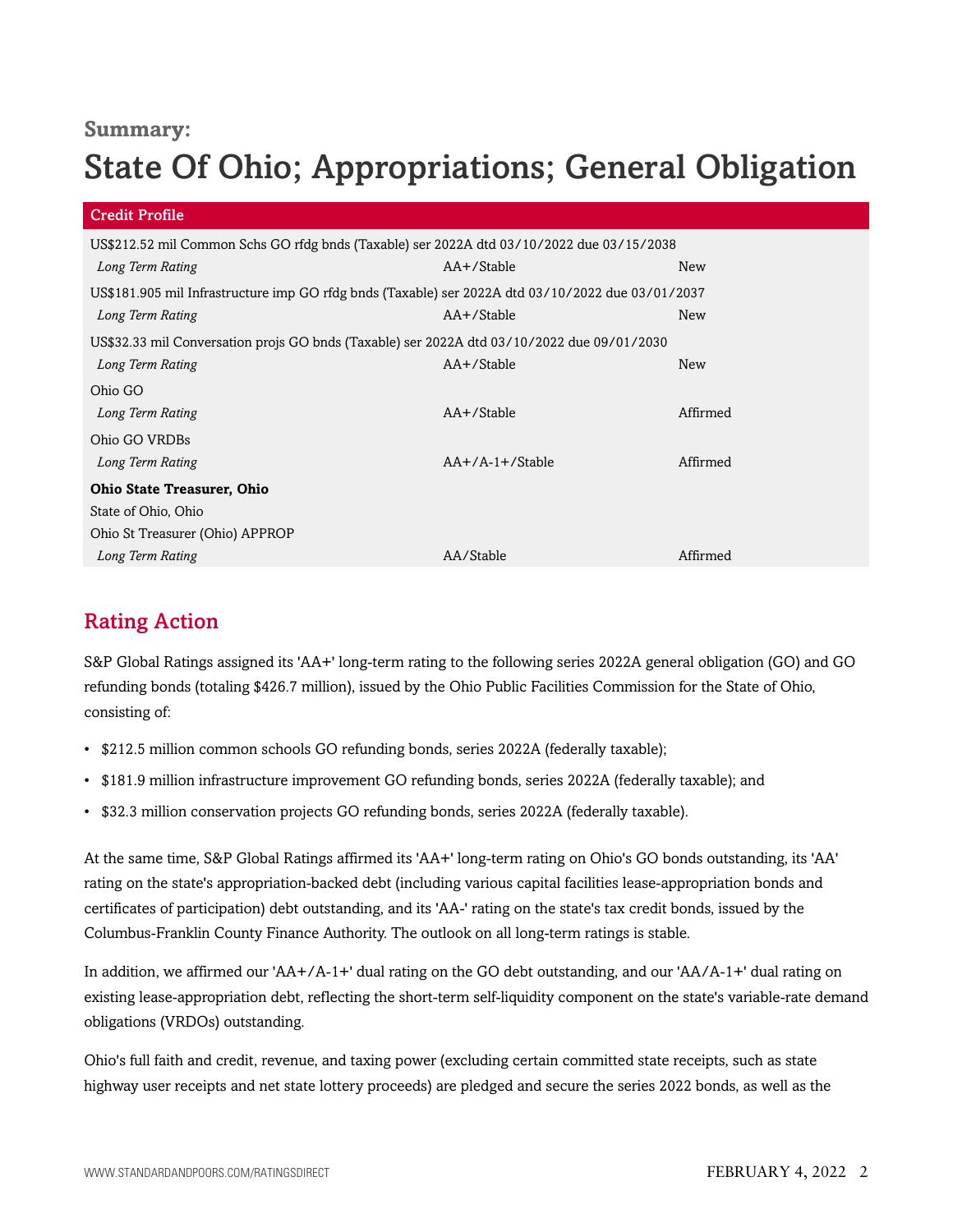state's GO debt outstanding.

Proceeds from the series 2022A (infrastructure improvement) bonds will refund bonds previously issued to finance or assist in financing public infrastructure capital improvement projects of local subdivisions. Proceeds from the series 2022A (common schools) bond proceeds will refund existing bonds issued for the purpose of financing capital facilities for a system of common schools throughout the state. Finally, the series 2022A (conservation projects) bond proceeds will refund bonds previously issued to finance projects for conservation purposes.

#### Credit overview

Ohio's credit quality and our stable outlook on the ratings are underpinned by embedded financial discipline within the state's government framework and responsive financial controls, including formalized revenue forecasting and expenditure monitoring practices, that have supported proactive budget management and timely adjustments in response to structural budget gaps and that have sustained reserves in its budget stabilization fund (BSF) when the state has faced cyclical economic pressures and revenue declines. Within Ohio's constitutional framework, the state is effectively precluded from ending a fiscal year or biennium in a deficit position, and to meet this requirement, the state's executive branch wields considerable autonomy to implement expenditure-reduction plans for the state's agencies, boards, and commissions and to reduce general revenue fund appropriations. These structural solutions alleviated budgetary pressures during the fiscal 2020-2021 biennium, and therefore Ohio did not need to draw on its BSF balance. Ohio continues to hold \$2.7 billion in its BSF, or approximately 7.6% of fiscal 2021 general fund expenditures, while also bolstering its liquidity position at a level that we view as very strong entering the fiscal 2022-2023 biennium.

Furthermore, we expect Ohio will demonstrate an ongoing commitment to steady funding discipline to improve funding of its pension and other postemployment benefits (OPEB) liabilities, while also adhering to its longstanding 5% constitutional debt service limit, both of which support a predictable fixed-cost profile and support to our view of the state's long-term credit stability.

Ohio, like most state governments, has come through two years of the pandemic in a firm financial position that supports our view of stable credit quality. This is partially due to the steady and generous flow of federal funds, but also that the generally highly rated state government sector responded to the crisis as expected. For Ohio, its constitutional framework effectively precludes the state from ending a fiscal year or biennium in a deficit position, and as a result, the state's executive agencies used revenue and expenditure forecasting to develop structural budgetary solutions in response to the pandemic-induced challenges of the fiscal 2020-2021 biennium. The carryover effects of proactive expenditure management and the return to better-than-forecasted revenue performance, in our view, coupled with Ohio's expectation to receive nearly \$5.6 billion in direct federal aid under the American Rescue Plan (ARP) over two years to support its economic recovery, position Ohio well financially as it continues through the fiscal 2022-2023 biennium. Even with potentially new economic challenges ahead, including inflationary pressures on the operating costs and rising interest rates on state's capital borrowing, we expect state governments, including Ohio, will continue to see strong revenue collections throughout 2022 and take commensurate expenditure actions to sustain balanced budgets. For more on what we are watching for U.S. states in 2022, see "Outlook For U.S. States: Federal Funds Fuel Spending; Will Inflation Impede The Impact?", published Jan. 4, 2022.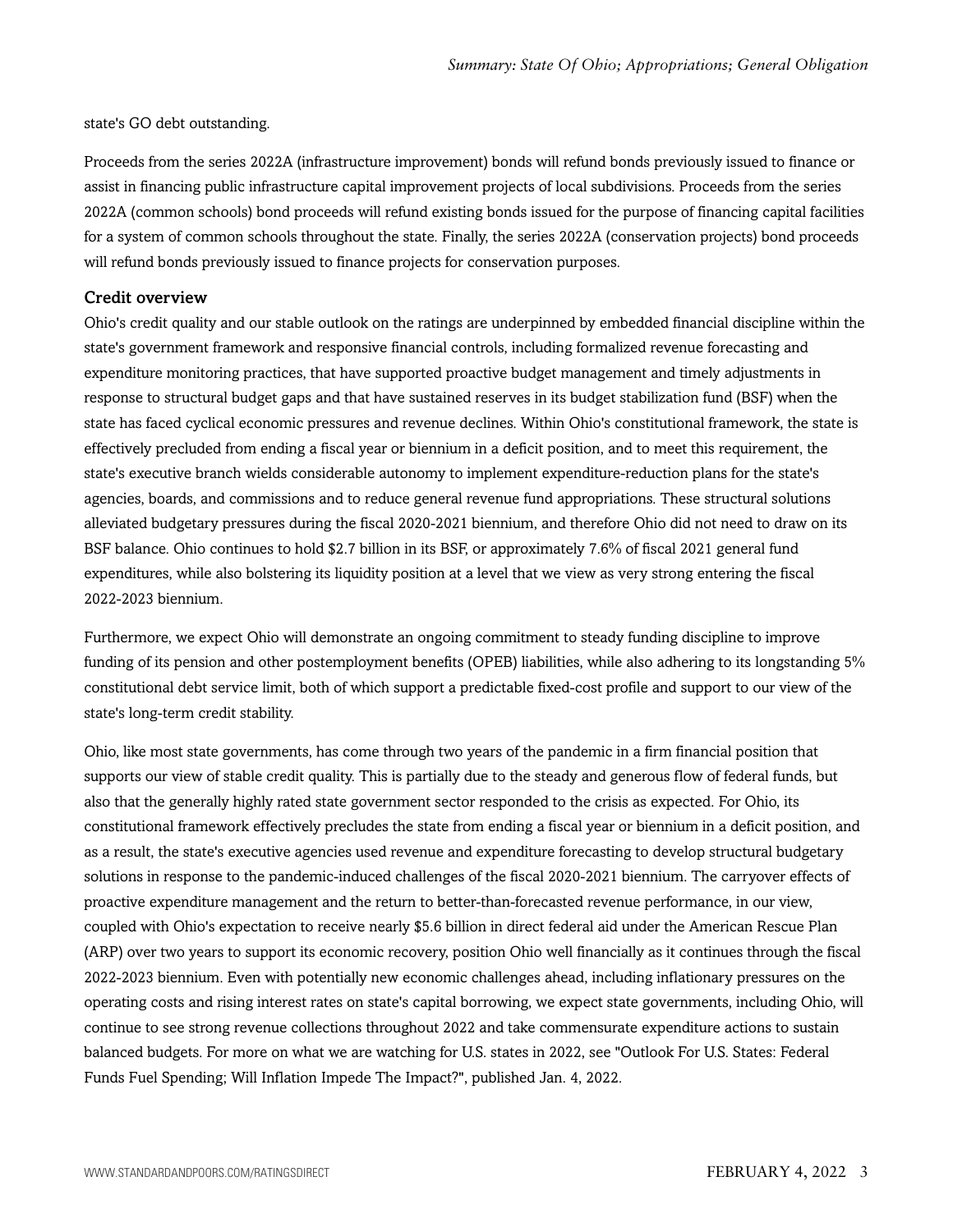In our opinion, Ohio's enacted budget for the fiscal 2022-2023 biennium is structurally balanced, with general revenue fund (GRF) agency appropriations plan totaling \$34.9 billion (or a 2.0% year-over-year decrease) for fiscal 2022 and \$39.3 billion (12.6% year-over-year increase) for fiscal 2023. Although the enacted budget includes cuts to personal income taxes, the state reports its budget will essentially achieve structural balance over the biennium, with in-year recurring revenue and transfers in exceeding expenditures and transfers out by 2.5% in 2022, and within negative 0.3% of expenditures in fiscal 2023. The anticipated GRF expenditure decline in fiscal 2022 largely reflects a one-time \$1.2 billion ending balance transfer from the fiscal 2021 surplus to a non-GRF Medicaid cash fund to manage the state-share of Medicaid increases that will no longer be offset by higher federal reimbursement rates following the national public health emergency should it expire after April 16, 2022. The fiscal 2023 budget increase largely reflects a more-normalized state-share of Medicaid costs over the biennium. While enrollment in Medicaid is projected to peak at 3.3 million in the state early in 2022, Ohio expects caseloads will decrease over the remainder of the biennium as the economic recovery continues and the state resumes Medicaid eligibility redeterminations. In addition, the state's statutory set-aside requirement to maintain 0.5% of previous-year revenue (or \$197.7 million as of June 30, 2021), in our view, affords it a degree of flexibility to manage lingering budgetary challenges.

Ohio received and the legislature appropriated a portion of the state's approximately \$5.6 billion share of ARP funds, including \$1.5 billion to repay the Unemployment Insurance Trust Fund advancement from the federal government, \$422 million to support local communities, and \$250 million to address water and sewer infrastructure needs statewide. In our view, recurring expenditures in enacted fiscal 2022-2023 biennial budget are funded from recurring revenue, and management will use ARP funding for one-time expenditures. Concurrently, Ohio's fiscal year-to-date revenues (through Dec. 31, 2021) continue to outperform budget estimates, with actual tax receipts totaling \$434.1 million (or approximately 2.4%) ahead of budget. Among the state's primary tax revenue sources, personal income tax receipts are \$296.4 million (or 64.0%) above budget estimate, while sales and use tax receipts (auto and non-auto) tax receipts are \$184.6 million (3.5%) and \$27.6 million (3.0%) above budget.

While the U.S. economic recovery is well underway and the prospect that COVID-19 is transitioning from pandemic to endemic, supply chain disruptions remain the largest stumbling block, leading S&P Global Economics to lower its U.S. GDP growth forecast to 5.5% for 2021 and 3.9% for 2022 (from 5.7% and 4.1%, respectively). Although some supply constraints show signs of easing, S&P Global Economics expects price pressures will persist into 2022 and inflation will not reach the Federal Reserve's 2% target until late 2023. Despite the slowdown, GDP rose to a 37-year high in 2021, with solid readings for 2022, on continued economic demand from healthy balance sheets. The U.S. economy has felt less impact with each wave of the virus, and it has withstood the damage, however, real-time data incorporating the effects of the fast-spreading omicron variant show it could stymie mobility and soften economic measures at the start of 2022. We maintain our assessment of U.S. recession risk over the next 12 months at 10%-15%, which is our lowest assessment in six years. For more information, see "Economic Outlook U.S. Q1 2022: Cruising At A Lower Altitude," published Nov. 29, 2021, and "U.S. Real-Time Data: High Prices Dampen Economic Activity And Moods," published Jan. 28, 2022.

Following a mid-summer jump in Ohio's unemployment rate, which the state partially attributes to reentrants to the labor market and some effects of the COVID-19 (delta) variant, the state's unemployment rate declined over the last four months of 2021. The state's unemployment rate as of December 2021 was 4.5%, which was slightly above the U.S.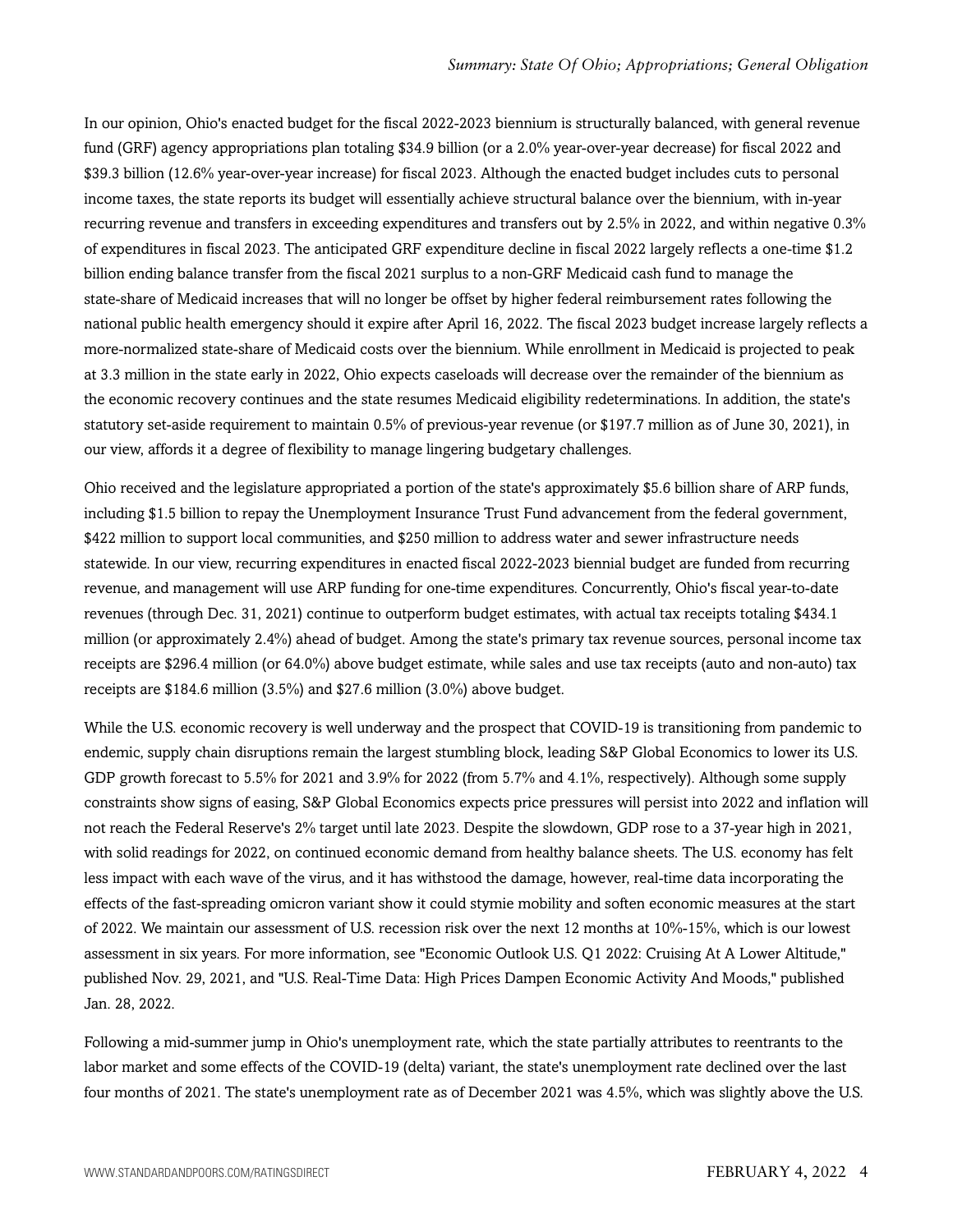average (3.9%). Ohio realized gains in education and health services over this period, which could steady wealth and personal income metrics in the state during the economic recovery. We continue to monitor Ohio's long-term path out of the current economic cycle, but the state's recovery could be derailed by economic challenges stemming from an uneven health recovery, unemployment levels plateauing, or a sharp pullback in federal stimulus that blunted the effect of employment losses on gross state product (GSP) and personal income metrics in 2020 and 2021.

An important credit consideration for Ohio will be the recovery track on its more traditional industries, including manufacturing and certain service-based sectors, and whether the state can pivot and diversify its industry and employment base to better insulate it from considerable cyclical economic losses during recessions and supports swifter economic recoveries thereafter. Ohio has recovered approximately 75% of the 900,000 jobs lost between March and April 2020, with the highest concentration of employment losses and slowest recovery coming from its leisure and hospitality sector. While Ohio has yet to fully recover to its pre-pandemic employment level, the state maintained its focus on improving its business climate to attract a diversified industry base, which yielded a noteworthy advanced manufacturing development at the beginning of 2022. Intel Corp., a leading global semiconductor manufacturer, recently announced large-scale economic development plans that include construction of two state-of-the-art chip manufacturing facilities in central Ohio by 2025, making the project the largest private-sector investment in the state's history (more than \$20 billion). While the state offered tax credits and other incentives to lure Intel, we note that these incentives require review and approval from the legislature, and proposed state and local infrastructure improvements for the project are not expected to be debt financed. If fully developed, Ohio projects this will contribute \$2.8 billion to Ohio's GSP and generate more than 20,000 jobs in the state, including 3,000 direct positions at Intel, 7,000 construction jobs over the course of the build, and thousands of additional indirect and support positions. While still years away from full development, and subject to changes, we believe this project could be a catalyst for Ohio's economic diversification efforts and long-term growth trajectory.

Ohio's general creditworthiness reflects what we view as the state's:

- Long track record of proactive financial and budget management, including the state's implementation of frequent and timely budget adjustments over time to mitigate revenue shortfalls;
- Well-embedded financial oversight and a commitment to structural budgetary performance and funding budget reserves that have been, and are expected to remain, instrumental in managing budget gaps through current and future economic cycles;
- The U.S.' seventh-largest state economy measured by total real GSP that benefitted from steady expansion and some industry diversification following weak performance during the past two recessions, although the state exhibits a higher concentration in manufacturing relative to the U.S., which could make it sensitive to cyclicality and exogenous demand shocks;
- Low-to-moderate debt levels, with rapid amortization and a conservatively managed capital and debt program, and very strong self-liquidity to withstand temporary volatility to its existing VRDO and interest rate swaps; and
- Significant pension-reform changes that have contributed to improved funding progress and significant benefit flexibility to adjust OPEB, although we continue to monitor the state's funding discipline and policies to assess the sustainability of this progress under more subdued investment return conditions.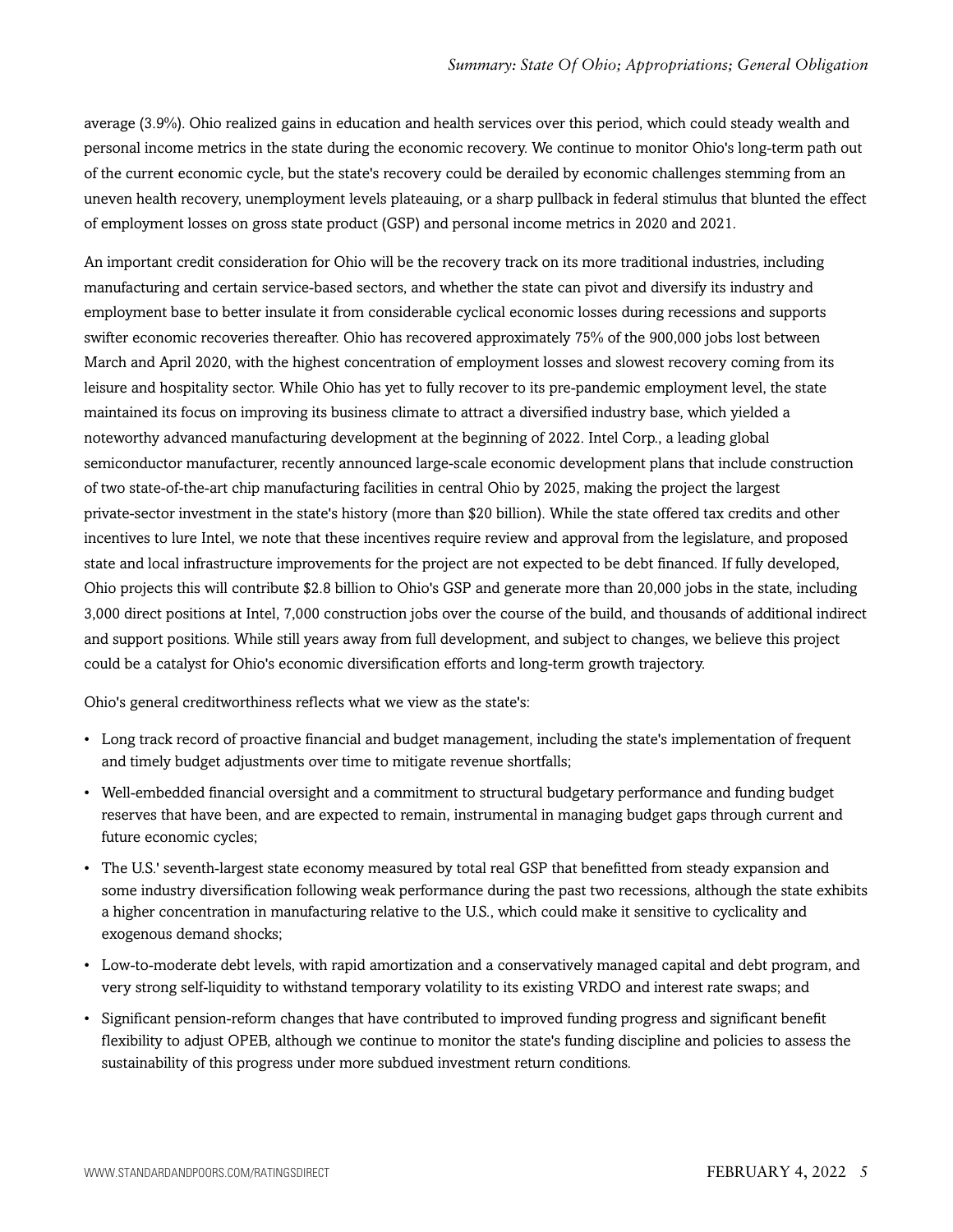#### Environmental, social, and governance

We view Ohio's environmental risks as not having a material influence on the state's credit profile. In our view, the state's efforts to address legacy environmental risks related to water quality, land and pollution management, and natural resource conservation through its budgetary practices and long-term capital and financial planning framework as supportive of its credit profile. In addition, we view Ohio's governance risks as aligned with the sector due to the relative strength of the state's government framework, strong cyber-security risk management practices, and transparency of its policies, reporting, and disclosures. We consider Ohio to have social risks that are generally in line with the sector and an overall neutral influence on its credit profile. However, social capital risks related to regional and local demographic trends vary widely partially due to aging prime working-age population, outmigration, and low population-replacement rates within certain areas. In our view, Ohio's historically strong economic and financial forecasting and policy efforts aimed at diversifying the state's economic base are key state-level mitigants.

# <span id="page-5-0"></span>Stable Outlook

#### Upside scenario

A positive rating action would be predicated on Ohio's income metrics strengthening to a level that more closely aligns with that of the broader U.S. economy and higher-rated peers, and if the state's economy diversifies and is sustained in a way that we believe better insulates the state from cyclical pressures. This would be in conjunction with the state preserving financial stability--including maintaining strong BSF balances and very strong liquidity--and managing around potential tail-end revenue and expenditure cliffs that occur through the fiscal recovery and as the state's share of enhanced federal transfer payments and stimulus wanes over time.

#### Downside scenario

Although unlikely based on recent operating trends and a strong framework for making fiscal policy decisions, sustained structural budget misalignment and a sharp decline in Ohio's reserve or liquidity position could pressure the rating. The state's concentration in the manufacturing sector could intensify this downside risk should exogenous economic shocks or other long-term pressures significantly weaken the state's core economic metrics relative to the U.S. level.

Based on the analytic factors that we evaluate for states, we have assigned a total score of '1.6' to Ohio under our state ratings methodology, in which '1.0' is the strongest score and '4.0' the weakest. This score corresponds to a 'AA+' GO rating.

## <span id="page-5-1"></span>Related Research

- Criteria Guidance: Assessing U.S. Public Finance Pension And Other Postemployment Obligations For GO Debt, Local Government GO Ratings, And State Ratings, Oct. 7, 2019
- Through The ESG Lens 2.0: A Deeper Dive Into U.S. Public Finance Credit Factors, April 28, 2020

Ratings Detail (As Of February 4, 2022)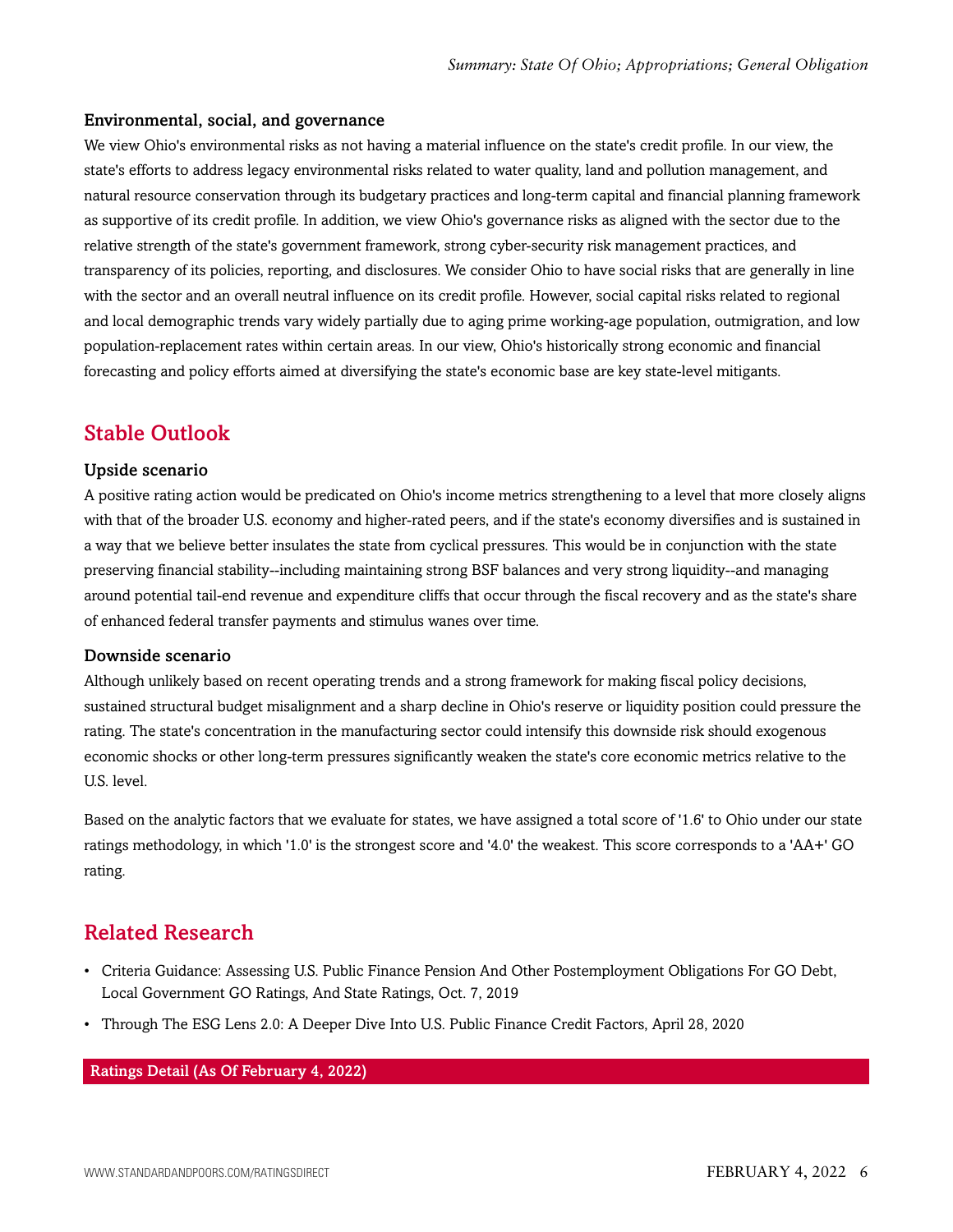| Ratings Detail (As Of February 4, 2022) (cont.)                                                          |                   |          |
|----------------------------------------------------------------------------------------------------------|-------------------|----------|
| Ohio APPROP                                                                                              |                   |          |
| Long Term Rating                                                                                         | AA/Stable         | Affirmed |
| Ohio APPROP                                                                                              |                   |          |
| Long Term Rating                                                                                         | AA/Stable         | Affirmed |
| Ohio GO                                                                                                  |                   |          |
| Long Term Rating                                                                                         | AA+/Stable        | Affirmed |
| Ohio GO VRDBs                                                                                            |                   |          |
| Long Term Rating                                                                                         | $AA+/A-1+/Stable$ | Affirmed |
| Ohio (Administrative Bldg Fd Projs) APPROP                                                               |                   |          |
| Long Term Rating                                                                                         | AA/Stable         | Affirmed |
| Ohio (Administrative Bldg Fund Projs) APPROP                                                             |                   |          |
| Long Term Rating                                                                                         | AA/Stable         | Affirmed |
| Ohio (Adult Correctional Bldg Fd Projs) APPROP                                                           |                   |          |
| Long Term Rating                                                                                         | AA/Stable         | Affirmed |
| Ohio (Adult Correctional Bldg Fd Proj) APPROP                                                            |                   |          |
| Long Term Rating                                                                                         | AA/Stable         | Affirmed |
| Ohio (Cultural & Sports Facs Bldg Fd Projs) APPROP                                                       |                   |          |
| Long Term Rating                                                                                         | AA/Stable         | Affirmed |
| Ohio (Juvenile Correctional Building Fnd Projs) APPROP                                                   |                   |          |
| Long Term Rating                                                                                         | AA/Stable         | Affirmed |
| Ohio (Juv Correctional Bldg Fd Projs) APPROP                                                             |                   |          |
| Long Term Rating                                                                                         | AA/Stable         | Affirmed |
| Ohio (Mental Health Facs Imp Fd Projs) APPROP                                                            |                   |          |
| Long Term Rating                                                                                         | AA/Stable         | Affirmed |
| Ohio (Mental Hlth Facs Imp Fnd Projs) APPROP                                                             |                   |          |
| Long Term Rating                                                                                         | AA/Stable         | Affirmed |
| State of Ohio cap facs lease-approp bnds (Mental Health Facilities Improvement Fund Projects)            |                   |          |
| Long Term Rating                                                                                         | AA/Stable         | Affirmed |
| State of Ohio cap facs lease-approp rfdg bnds (Administrative Building Fund Projects)                    |                   |          |
| Long Term Rating                                                                                         | AA/Stable         | Affirmed |
| State of Ohio cap facs lease-approp rfdg bnds (Adult Correctional Building Fund Projects)                |                   |          |
| Long Term Rating                                                                                         | AA/Stable         | Affirmed |
| State of Ohio cap facs lse approp bnds (Federally Taxable) (Admin Bldg Fd Proj)                          |                   |          |
| Long Term Rating                                                                                         | AA/Stable         | Affirmed |
| State of Ohio cap facs lse approp bnds (Federally Taxable) (Admin Bldg Fd Proj) ser 2020D due 10/01/2036 |                   |          |
| Long Term Rating                                                                                         | AA/Stable         | Affirmed |
| State of Ohio cap facs lse approp bnds (Tax-Exempt) (Admin Bldg Fd Proj)                                 |                   |          |
| Long Term Rating                                                                                         | AA/Stable         | Affirmed |
| State of Ohio cap facs lse-approp bnds (Cultural & Sports Facs Bldg Fd Proj) ser 2020A due 10/01/2030    |                   |          |
| Long Term Rating                                                                                         | AA/Stable         | Affirmed |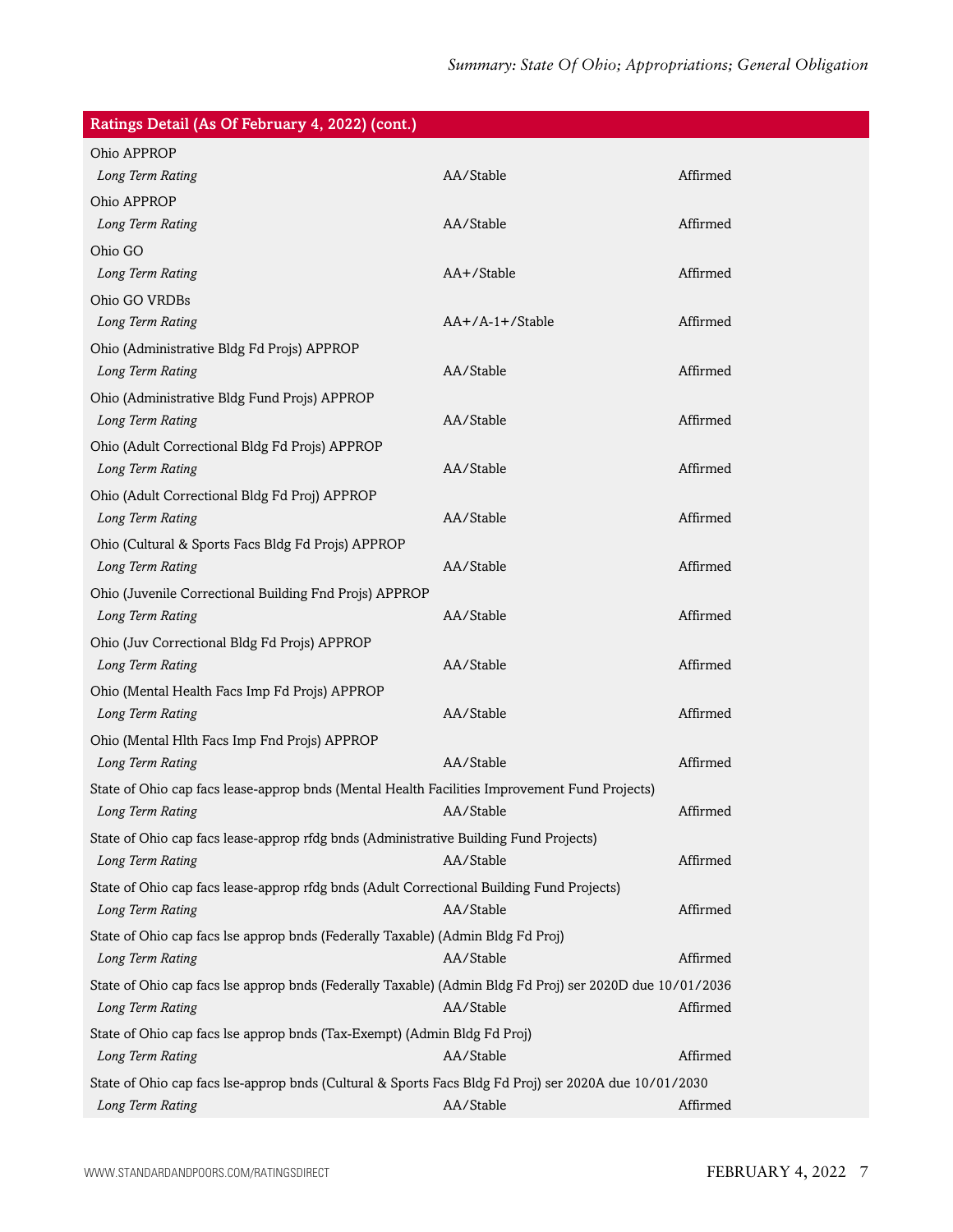| Ratings Detail (As Of February 4, 2022) (cont.)                                                                                                   |                 |          |
|---------------------------------------------------------------------------------------------------------------------------------------------------|-----------------|----------|
| State of Ohio cap facs Ise-approp bnds (Juvenile Correctional Building Fund Projs)                                                                |                 |          |
| Long Term Rating                                                                                                                                  | AA/Stable       | Affirmed |
| State of Ohio cap facs Ise-approp bnds (Juvenile Correctional Building Fund Projs)                                                                |                 |          |
| Long Term Rating                                                                                                                                  | AA/Stable       | Affirmed |
| State of Ohio cap facs lse-approp rfdg bnds (Juvenile Correctional Bldg Fd Proj) ser 2020A due 10/01/2024                                         |                 |          |
| Long Term Rating                                                                                                                                  | AA/Stable       | Affirmed |
| State of Ohio certs of part (Ohio Attorney General Claims Fd Proj)                                                                                |                 |          |
| Long Term Rating                                                                                                                                  | AA/Stable       | Affirmed |
|                                                                                                                                                   |                 |          |
| State of Ohio certs of part (Voting System Acquisition Proj) ser 2021 due 09/01/2029                                                              | AA/Stable       | Affirmed |
| Long Term Rating                                                                                                                                  |                 |          |
| State of Ohio rfdg certs of part (federally taxable) (Bureau of Criminal Investigation Sys Proj) ser 2021 due 09/01/2026                          |                 |          |
| Long Term Rating                                                                                                                                  | AA/Stable       | Affirmed |
| State of Ohio rfdg certs of part (federally taxable) (State Taxation Accounting & Rev Sys Proj) ser 2021 due 03/01/2027                           |                 |          |
| Long Term Rating                                                                                                                                  | AA/Stable       | Affirmed |
| State of Ohio rfdg certs of part (Multi-Agency Radio Communications Sys Proj) ser 2021 due 09/01/2027                                             |                 |          |
| Long Term Rating                                                                                                                                  | AA/Stable       | Affirmed |
| Columbus-Franklin Cnty Fin Auth, Ohio                                                                                                             |                 |          |
| State of Ohio, Ohio                                                                                                                               |                 |          |
| Columbus-Franklin Cnty Fin Auth (Ohio) APPROP                                                                                                     |                 |          |
| Long Term Rating                                                                                                                                  | AA-/Stable      | Affirmed |
| Columbus-Franklin Cnty Fin Auth (Ohio) APPROP                                                                                                     |                 |          |
| Long Term Rating                                                                                                                                  | AA-/Stable      | Affirmed |
| Columbus-Franklin Cnty Fin Auth (Ohio) APPROP                                                                                                     |                 |          |
| Long Term Rating                                                                                                                                  | AA-/Stable      | Affirmed |
| Columbus-Franklin Cnty Fin Auth (State of Ohio) taxable R&D rfdg rev bnds (ohio capital fd financing) (State of Ohio) ser 2020A<br>due 02/15/2027 |                 |          |
| Long Term Rating                                                                                                                                  | AA-/Stable      | Affirmed |
| Ohio Bldg Auth, Ohio                                                                                                                              |                 |          |
| State of Ohio, Ohio                                                                                                                               |                 |          |
| Ohio Bldg Auth (Ohio) admin bldg APPROP                                                                                                           |                 |          |
| Long Term Rating                                                                                                                                  | AA/Stable       | Affirmed |
| Ohio Bldg Auth (Ohio) adult correctional APPROP                                                                                                   |                 |          |
| Long Term Rating                                                                                                                                  | AA/Stable       | Affirmed |
| Ohio Bldg Auth (Ohio) highway safety APPROP                                                                                                       |                 |          |
| Long Term Rating                                                                                                                                  | AA/Stable       | Affirmed |
| Ohio Bldg Auth (Ohio) juvenile correctional APPROP                                                                                                |                 |          |
| Long Term Rating                                                                                                                                  | AA/Stable       | Affirmed |
| Ohio Bldg Auth (Ohio) (Admin Bldg Fd Proj) APPROP (AGM)                                                                                           |                 |          |
| <b>Unenhanced Rating</b>                                                                                                                          | AA(SPUR)/Stable | Affirmed |
| Ohio Bldg Auth (Ohio) (Adult Correctional Bldg Fd Projs) APPROP (MBIA) (National)                                                                 |                 |          |
| <b>Unenhanced Rating</b>                                                                                                                          | AA(SPUR)/Stable | Affirmed |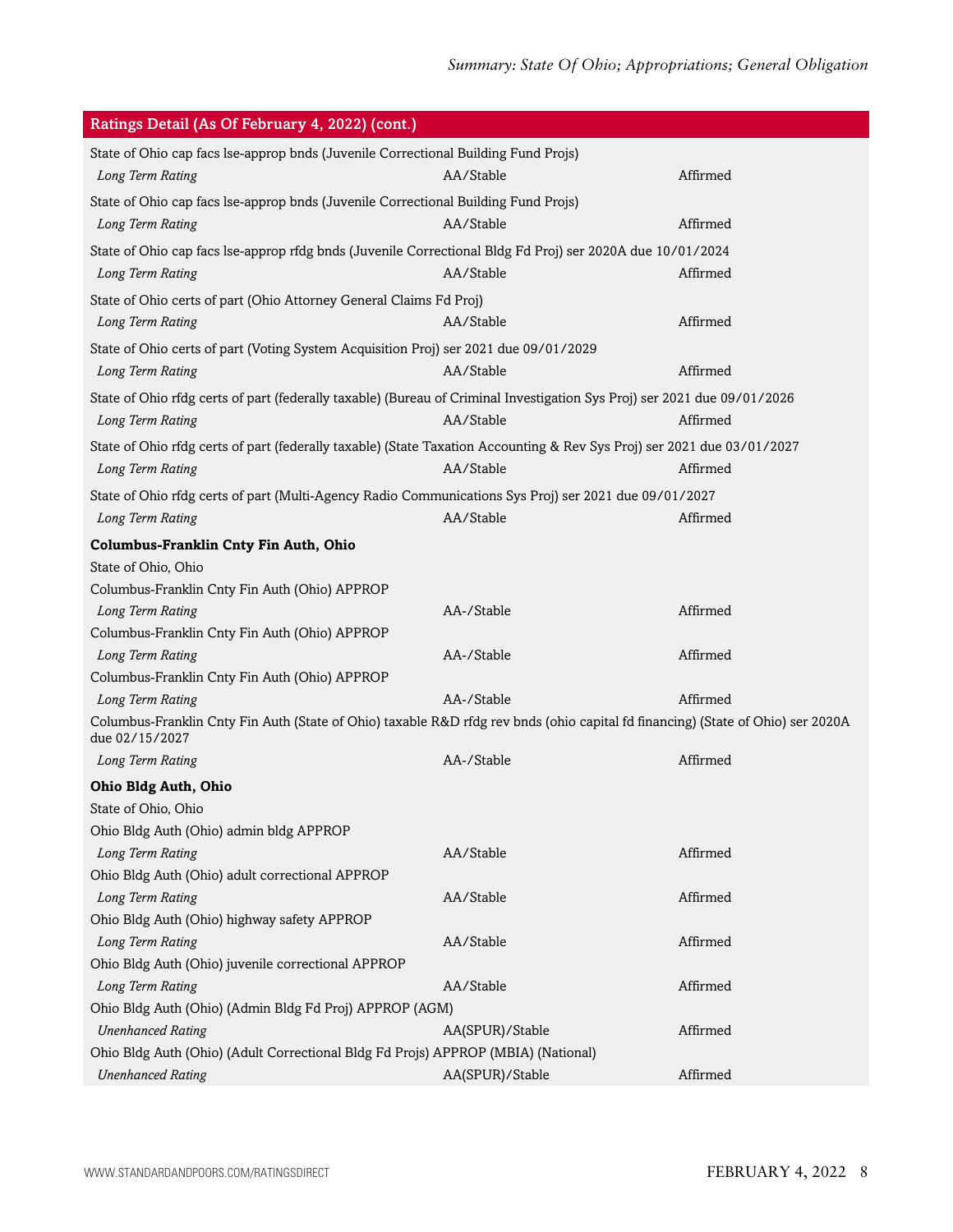| Ratings Detail (As Of February 4, 2022) (cont.)                                                                                       |            |          |
|---------------------------------------------------------------------------------------------------------------------------------------|------------|----------|
| Ohio Dept of Admin Svc, Ohio                                                                                                          |            |          |
| State of Ohio, Ohio                                                                                                                   |            |          |
| Ohio Dept of Adim Svcs (Ohio) (Multi-Agy Radio Comm) APPROP                                                                           |            |          |
| Long Term Rating                                                                                                                      | AA/Stable  | Affirmed |
| Ohio Dept of Admin Svc (Ohio) APPROP                                                                                                  |            |          |
| Long Term Rating                                                                                                                      | AA/Stable  | Affirmed |
| Ohio Dept of Admin Svc (Ohio) APPROP                                                                                                  |            |          |
| Long Term Rating                                                                                                                      | AA/Stable  | Affirmed |
| Ohio Dept of Admin Svc (Ohio) APPROP                                                                                                  |            |          |
| Long Term Rating                                                                                                                      | AA/Stable  | Affirmed |
| Ohio Dept of Admin Svc (Ohio) (Administrative Knowledge Sys) APPROP                                                                   |            |          |
| Long Term Rating                                                                                                                      | AA/Stable  | Affirmed |
| Ohio Dept of Admin Svc (Ohio) (Bureau of Criminal Investigation Records) APPROP                                                       |            |          |
| Long Term Rating                                                                                                                      | AA/Stable  | Affirmed |
| Ohio Dept of Admin Svc (Ohio) (Enterprise Data Center Solutions) APPROP                                                               |            |          |
| Long Term Rating                                                                                                                      | AA/Stable  | Affirmed |
| Ohio Dept of Admin Svc (Ohio) (State Taxation Accounting) APPROP                                                                      |            |          |
| Long Term Rating                                                                                                                      | AA/Stable  | Affirmed |
| Ohio Dept of Admin Svc (State of Ohio) certs of part (Ohio Enterprise Data Center Solutions Proj) ser 2020 dtd 05/21/2020 due         |            |          |
| 09/01/2020-2029                                                                                                                       |            |          |
| Long Term Rating                                                                                                                      | AA/Stable  | Affirmed |
| Ohio Dept of Admin Svc (State of Ohio) certs of part (Unemployment Insurance Sys Proj) ser 2020 dtd 05/21/2020 due<br>03/01/2021-2030 |            |          |
| Long Term Rating                                                                                                                      | AA/Stable  | Affirmed |
| Ohio Dept of Admin Svc (State of Ohio) (Enterprise Data Ctr Solutions)                                                                |            |          |
| Long Term Rating                                                                                                                      | AA/Stable  | Affirmed |
| Ohio Dept of Admin Svc (State of Ohio) (Voting Sys Acquisition) APPROP                                                                |            |          |
| Long Term Rating                                                                                                                      | AA/Stable  | Affirmed |
| Ohio Pub Facs Comm, Ohio                                                                                                              |            |          |
| State of Ohio, Ohio                                                                                                                   |            |          |
| Ohio Pub Facs Comm (Ohio)                                                                                                             |            |          |
| Long Term Rating                                                                                                                      | AA+/Stable | Affirmed |
| Ohio Pub Facs Comm (Ohio)                                                                                                             |            |          |
| Long Term Rating                                                                                                                      | AA+/Stable | Affirmed |
| Ohio Pub Facs Comm (Ohio)                                                                                                             |            |          |
| Long Term Rating                                                                                                                      | AA+/Stable | Affirmed |
| Ohio Pub Facs Comm (Ohio) GO                                                                                                          |            |          |
| Long Term Rating                                                                                                                      | AA+/Stable | Affirmed |
| Ohio Pub Facs Comm (Ohio) GO                                                                                                          |            |          |
| Long Term Rating                                                                                                                      | AA+/Stable | Affirmed |
| Ohio Pub Facs Comm (Ohio) GO                                                                                                          |            |          |
| Long Term Rating                                                                                                                      | AA+/Stable | Affirmed |
| Ohio Pub Facs Comm (Ohio) GO                                                                                                          |            |          |
| Long Term Rating                                                                                                                      | AA+/Stable | Affirmed |
|                                                                                                                                       |            |          |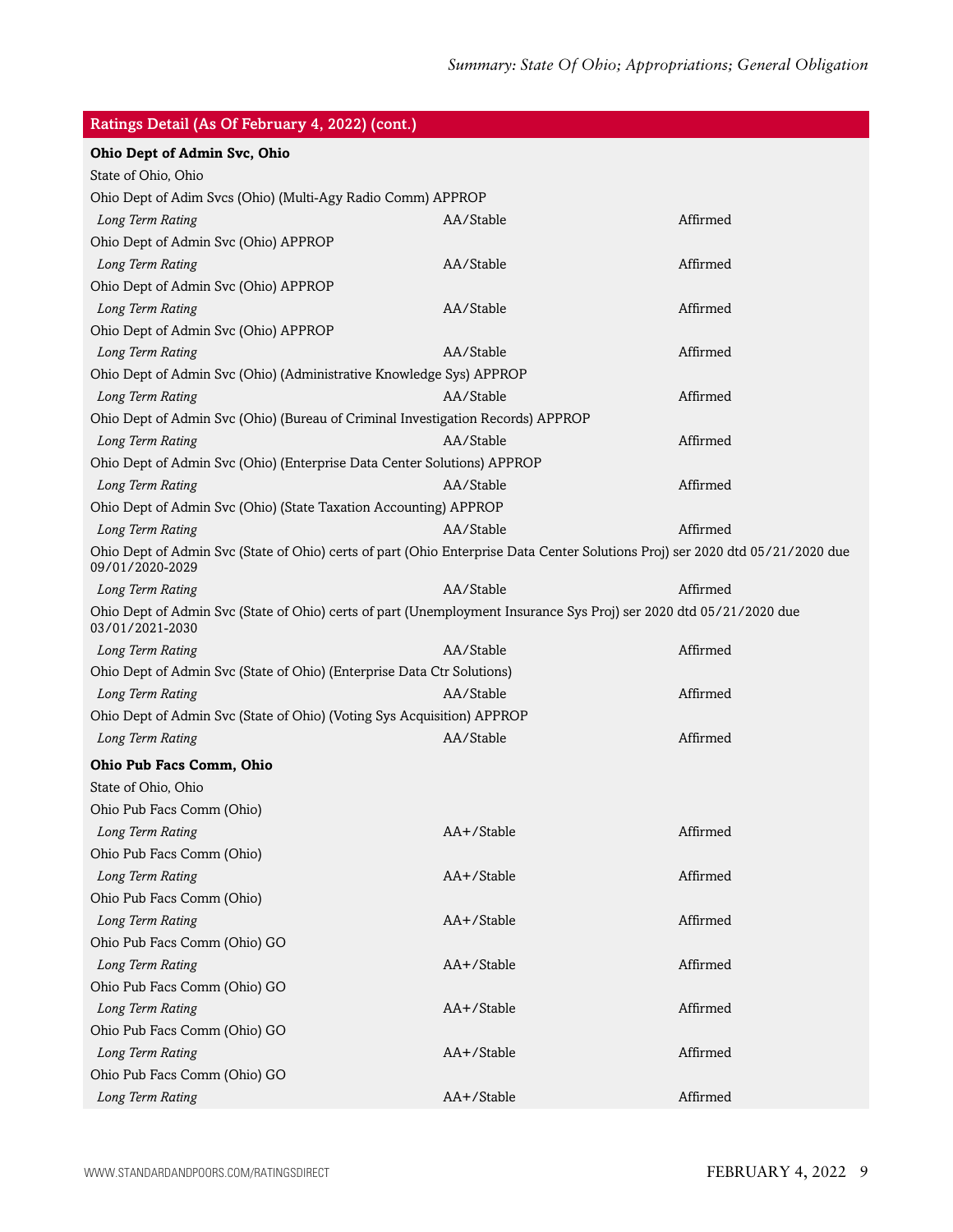| Ratings Detail (As Of February 4, 2022) (cont.)                                                                                                     |                 |          |
|-----------------------------------------------------------------------------------------------------------------------------------------------------|-----------------|----------|
| Ohio Pub Facs Comm (Ohio) GO                                                                                                                        |                 |          |
| Long Term Rating                                                                                                                                    | AA+/Stable      | Affirmed |
| Ohio Pub Facs Comm (Ohio) GO                                                                                                                        |                 |          |
| Long Term Rating                                                                                                                                    | AA+/Stable      | Affirmed |
| Ohio Pub Facs Comm (Ohio) GO                                                                                                                        |                 |          |
| Long Term Rating                                                                                                                                    | AA+/Stable      | Affirmed |
| Ohio Pub Facs Comm (Ohio) GO                                                                                                                        |                 |          |
| Long Term Rating                                                                                                                                    | AA+/Stable      | Affirmed |
| Ohio Pub Facs Comm (Ohio) GO VRDBs                                                                                                                  |                 |          |
| Long Term Rating                                                                                                                                    | AA+/A-1+/Stable | Affirmed |
| Ohio Pub Facs Comm (Ohio) GO                                                                                                                        |                 |          |
| Long Term Rating                                                                                                                                    | AA+/Stable      | Affirmed |
| <b>Ohio State Treasurer, Ohio</b>                                                                                                                   |                 |          |
| State of Ohio, Ohio                                                                                                                                 |                 |          |
| Ohio State Treasurer (Ohio) APPROP                                                                                                                  |                 |          |
| Long Term Rating                                                                                                                                    | AA/Stable       | Affirmed |
| Ohio State Treasurer (Ohio) APPROP                                                                                                                  |                 |          |
| Long Term Rating                                                                                                                                    | AA/A-1+/Stable  | Affirmed |
| Ohio State Treasurer (State of Ohio) cap facs lse-approp bnds (tax-exempt) (Parks & Recreation Improvement Fund Projs) ser<br>2020A due 12/01/2032  |                 |          |
| Long Term Rating                                                                                                                                    | AA/Stable       | Affirmed |
| Ohio State Treasurer (State of Ohio) cap facs lse-approp bnds (Administration Building Fund Projs)                                                  |                 |          |
| Long Term Rating                                                                                                                                    | AA/Stable       | Affirmed |
| Ohio State Treasurer (State of Ohio) cap facs lse-approp bnds (Ohio) (Mental Health Facilities Improvement Fund Projs)                              |                 |          |
| Long Term Rating                                                                                                                                    | AA/Stable       | Affirmed |
| Ohio State Treasurer (State of Ohio) cap facs lse-approp bnds (State of Ohio) (Cultural & Sports Facs Bldg Fund Projs)                              |                 |          |
| Long Term Rating                                                                                                                                    | AA/Stable       | Affirmed |
| Ohio State Treasurer (State of Ohio) cap facs lse-approp bnds (State of Ohio) (Pks & Recreation Imp Fd Projs) ser 2022A due<br>12/01/2031           |                 |          |
| Long Term Rating                                                                                                                                    | AA/Stable       | Affirmed |
| Ohio State Treasurer (State of Ohio) cap facs lse-approp rfdg bnds (federally taxable) (Administrative Bldg Fd Projs) ser 2020D<br>due 10/01/2036   |                 |          |
| Long Term Rating                                                                                                                                    | AA/Stable       | Affirmed |
| Ohio State Treasurer (State of Ohio) cap facs lse-approp rfdg bnds (State of Ohio) (Administrative Bldg Fd Projs) ser 2022A due<br>04/01/2031       |                 |          |
| Long Term Rating                                                                                                                                    | AA/Stable       | Affirmed |
| Ohio State Treasurer (State of Ohio) cap facs lse-approp variable rate bnds (Parks & Recreation Improvement Fund Projs) ser<br>2020B due 12/01/2040 |                 |          |
| Long Term Rating                                                                                                                                    | AA/A-1+/Stable  | Affirmed |
| Ohio State Treasurer (State of Ohio) cap facs lse-approp var rate bnds (State of Ohio) (Pks & Recreation Imp Fd Projs) ser 2022B<br>due 12/01/2041  |                 |          |
| Long Term Rating                                                                                                                                    | AA/A-1+/Stable  | Affirmed |
| Ohio St Treasurer (Ohio) APPROP                                                                                                                     |                 |          |
| Long Term Rating                                                                                                                                    | AA/Stable       | Affirmed |
| Ohio St Treasurer (Ohio) APPROP                                                                                                                     |                 |          |
| Long Term Rating                                                                                                                                    | AA/Stable       | Affirmed |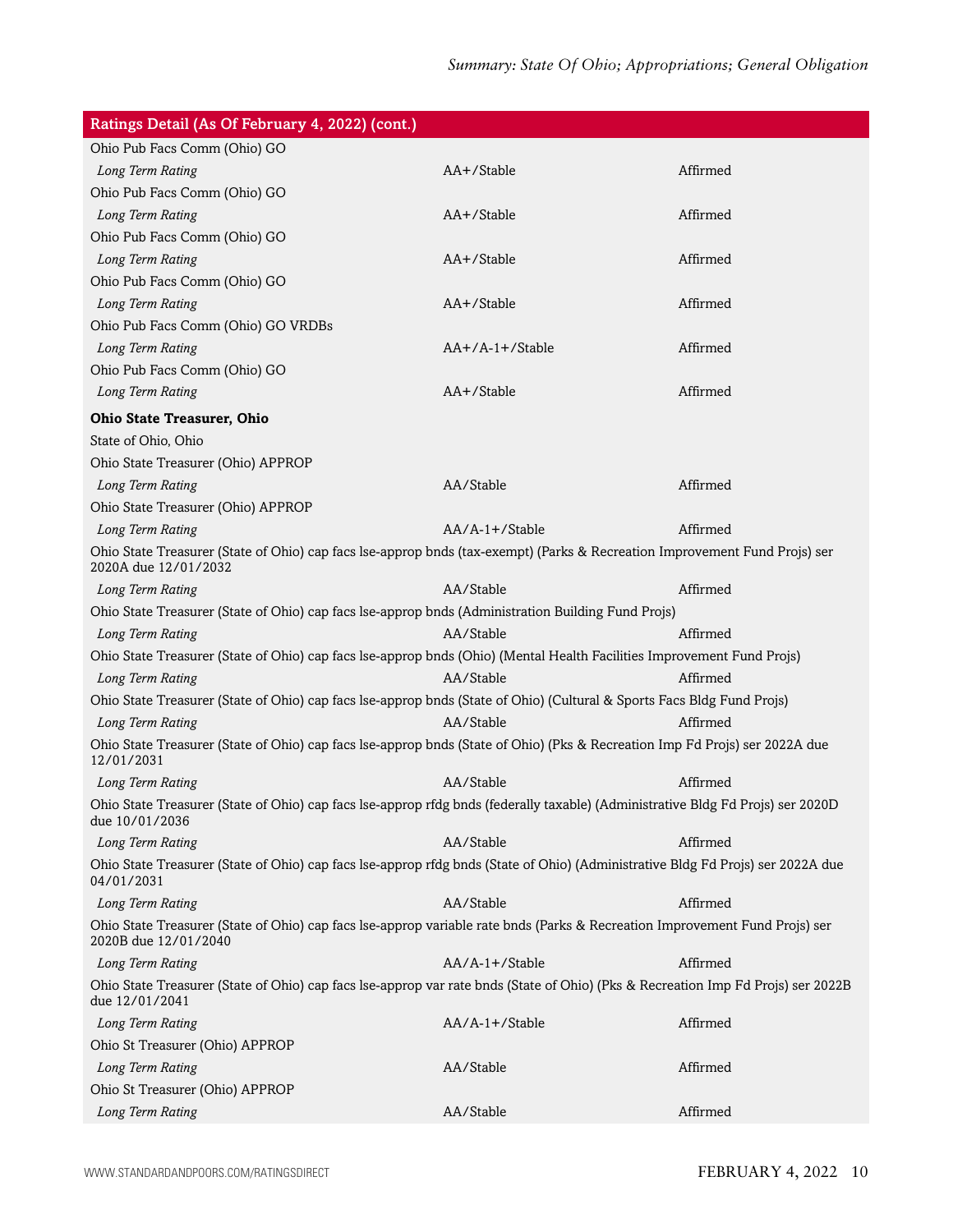| Ratings Detail (As Of February 4, 2022) (cont.)                       |                |          |
|-----------------------------------------------------------------------|----------------|----------|
| Ohio St Treasurer (Ohio) APPROP                                       |                |          |
| Long Term Rating                                                      | AA/Stable      | Affirmed |
| Ohio St Treasurer (Ohio) APPROP                                       |                |          |
| Long Term Rating                                                      | AA/Stable      | Affirmed |
| Ohio St Treasurer (Ohio) APPROP                                       |                |          |
| Long Term Rating                                                      | AA/Stable      | Affirmed |
| Ohio St Treasurer (Ohio) APPROP                                       |                |          |
| Long Term Rating                                                      | AA/A-1+/Stable | Affirmed |
| Ohio St Treasurer (Ohio) APPROP                                       |                |          |
| Long Term Rating                                                      | AA/Stable      | Affirmed |
| Ohio St Treasurer (Ohio) (Admin Bldg Fd Proj) APPROP                  |                |          |
| Long Term Rating                                                      | AA/Stable      | Affirmed |
| Ohio St Treasurer (Ohio) (Admin Bldg Fd Proj) APPROP                  |                |          |
| Long Term Rating                                                      | AA/Stable      | Affirmed |
| Ohio St Treasurer (Ohio) (Adult Correctional Bldg Fd Projs) APPROP    |                |          |
| Long Term Rating                                                      | AA/Stable      | Affirmed |
| Ohio St Treasurer (Ohio) (Adult Correctional Bldg Fd Proj) APPROP     |                |          |
| Long Term Rating                                                      | AA/Stable      | Affirmed |
| Ohio St Treasurer (Ohio) (Adult Correctional Bldg Fd Proj) APPROP     |                |          |
| Long Term Rating                                                      | AA/Stable      | Affirmed |
| Ohio St Treasurer (Ohio) (Cultural & Sports Facs Bldg Fd Projs)       |                |          |
| Long Term Rating                                                      | AA/Stable      | Affirmed |
| Ohio St Treasurer (Ohio) (Juvenile Correctional Bldg Fd Projs) APPROP |                |          |
| Long Term Rating                                                      | AA/Stable      | Affirmed |
| Ohio St Treasurer (Ohio) (Juvenile Correctional Bldg Fd Projs) APPROP |                |          |
| Long Term Rating                                                      | AA/Stable      | Affirmed |
| Ohio St Treasurer (Ohio) (Mental Hlth Facs Imp Fd Proj) APPROP        |                |          |
| Long Term Rating                                                      | AA/Stable      | Affirmed |
| Ohio St Treasurer (Ohio) (Mental Hlth Facs Imp Proj) APPROP           |                |          |
| Long Term Rating                                                      | AA/Stable      | Affirmed |
| Ohio St Treasurer (Ohio) (Mental Hlth Fac Imp Fd Proj) APPROP         |                |          |
| Long Term Rating                                                      | AA/Stable      | Affirmed |
| Ohio St Treasurer (Ohio) (Pks & Rec Imp Fd Projs) APPROP              |                |          |
| Long Term Rating                                                      | AA/Stable      | Affirmed |
| Ohio St Treasurer (Ohio) (Pks & Rec Imp Fd Proj) APPROP               |                |          |
| Long Term Rating                                                      | AA/Stable      | Affirmed |
| Ohio St Treasurer (Ohio) (Transp Bldg Fnd Projs) APPROP               |                |          |
| Long Term Rating                                                      | AA/Stable      | Affirmed |
| Ohio St Treasurer (Ohio) (Treasury Mgmt Sys Proj) APPROP              |                |          |
| Long Term Rating                                                      | AA/Stable      | Affirmed |
|                                                                       |                |          |

Many issues are enhanced by bond insurance.

Certain terms used in this report, particularly certain adjectives used to express our view on rating relevant factors, have specific meanings ascribed to them in our criteria, and should therefore be read in conjunction with such criteria. Please see Ratings Criteria at www.standardandpoors.com for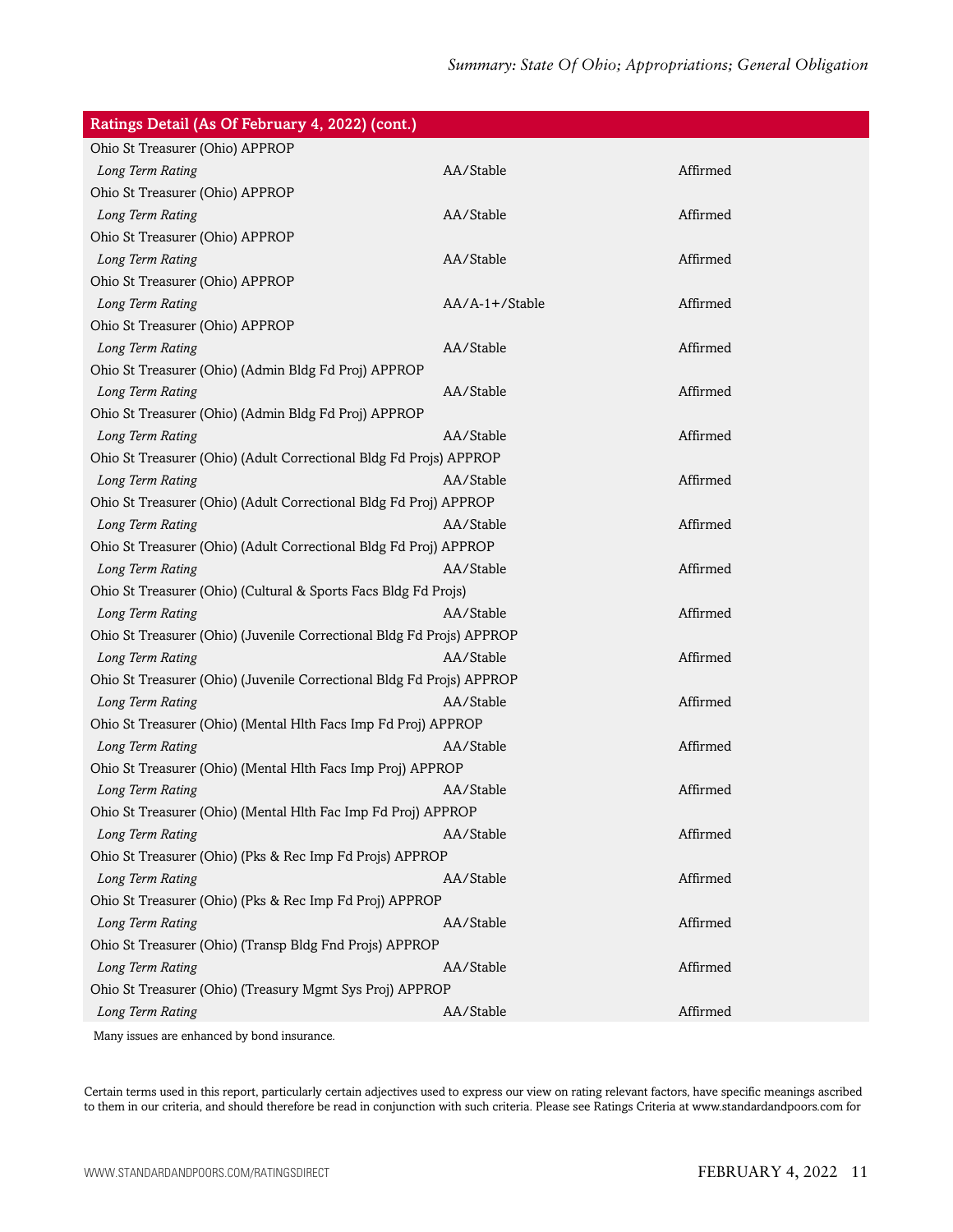further information. Complete ratings information is available to subscribers of RatingsDirect at www.capitaliq.com. All ratings affected by this rating action can be found on S&P Global Ratings' public website at www.standardandpoors.com. Use the Ratings search box located in the left column.